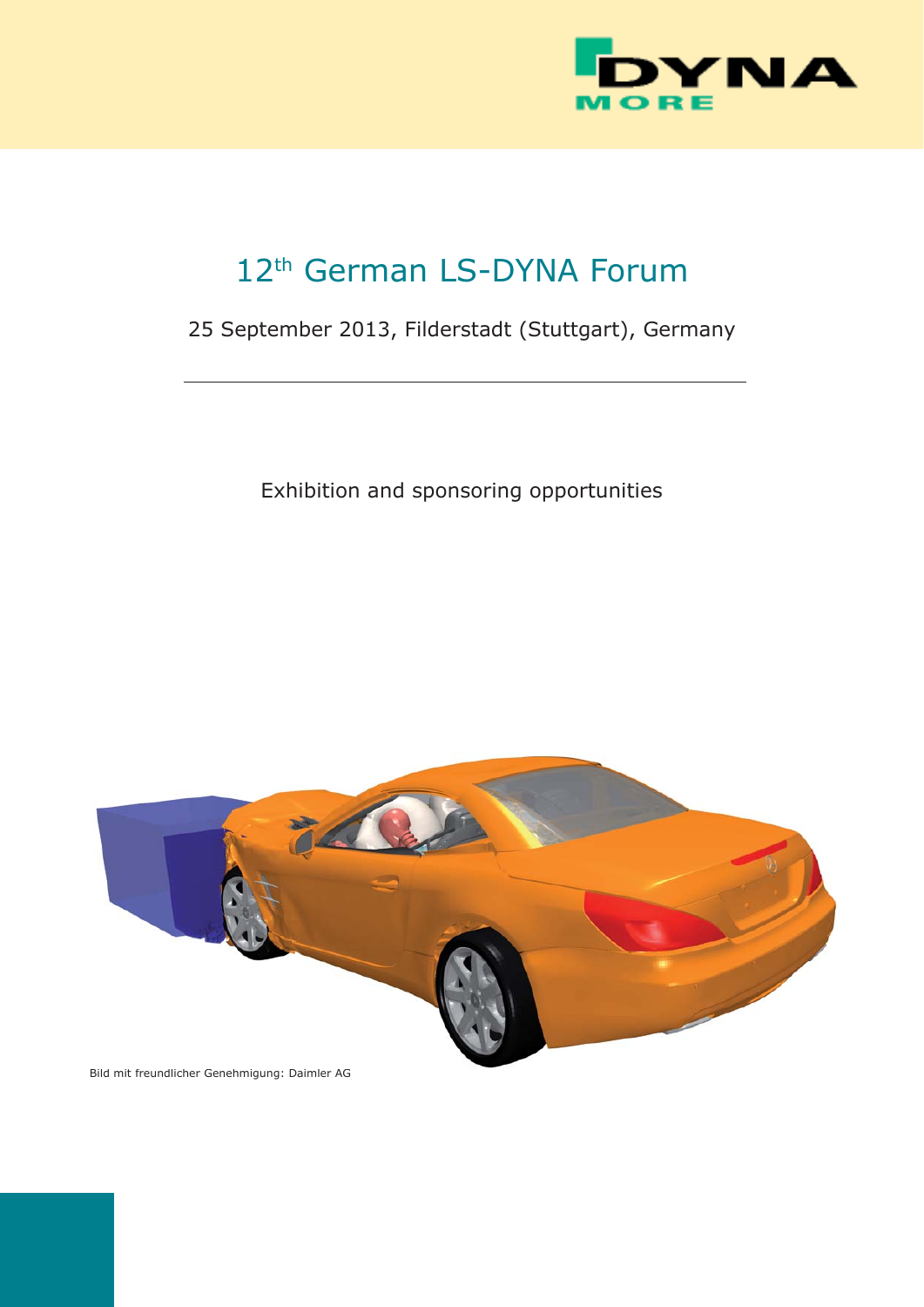We cordially invite you to the 12<sup>th</sup> LS-DYNA Forum 2013 on 25 September 2013 in Filderstadt (Stuttgart), Germany.

The conference is an ideal forum for LS-DYNA and LS-OPT users to present, share and discuss their experiences as well as to obtain information on upcoming features and to learn more about new application areas. Highprofile speakers from industry, research and academia will contribute with presentations on various applications of LS-DYNA, LS-OPT and their associated programs. The main topics will be crash, occupant safety, and metal forming.

We are looking forward to welcoming you as exhibitor and/or sponsor at the LS-DYNA Forum 2013.

# Exhibition and sponsoring opportunities

|                                                          | <b>Premium</b><br>sponsor | Gold<br>sponsor | <b>Silver</b><br>sponsor | <b>Exhibitor</b> |
|----------------------------------------------------------|---------------------------|-----------------|--------------------------|------------------|
| 5 minutes plenary presentation                           | П                         |                 |                          |                  |
| Company introduction in welcoming speech by chairman     |                           | $\Box$          |                          |                  |
| Company featured in welcome and closing sessions         | П                         | п               | П                        |                  |
| Opportunity to place banners left/right to plenary stage | H                         |                 |                          |                  |
| Company description in program, half page                | H                         |                 |                          |                  |
| Company description in program, quarter page             |                           | п               |                          |                  |
| Company description in program, short paragraph          |                           |                 | ш                        |                  |
| Company name listed in program                           |                           |                 |                          | I.               |
| Logo (featured) on invitation front page                 | $\Box$                    |                 |                          |                  |
| Logo (featured) on invitation                            |                           | П               |                          |                  |
| Logo on invitation                                       |                           |                 | П                        |                  |
| Logo (featured) on CD front cover                        | H                         |                 |                          |                  |
| Logo (featured) on CD booklet                            |                           | $\Box$          |                          |                  |
| Logo on CD booklet                                       |                           |                 | П                        |                  |
| Logo (highly featured) on web incl. link (sponsors area) | П                         |                 |                          |                  |
| Logo (featured) on web incl. link (sponsors area)        |                           | a l             |                          |                  |
| Logo on web incl. link (sponsors area)                   |                           |                 | П                        |                  |
| Promotional material on conference CD                    | П                         |                 |                          |                  |
| Promotional material in conference bag                   |                           | H.              |                          |                  |
| Exhibition space 3 x 2 m, including electricity          |                           |                 |                          |                  |
|                                                          | 4,500 *                   | $2,000*$        | $1,400*$                 | 700 *            |

\* Euro plus VAT if applicable

# Other sponsoring opportunities

Please contact us for further sponsorship opportunities, such as give-aways, conference bags, information material in the delegate packs, etc.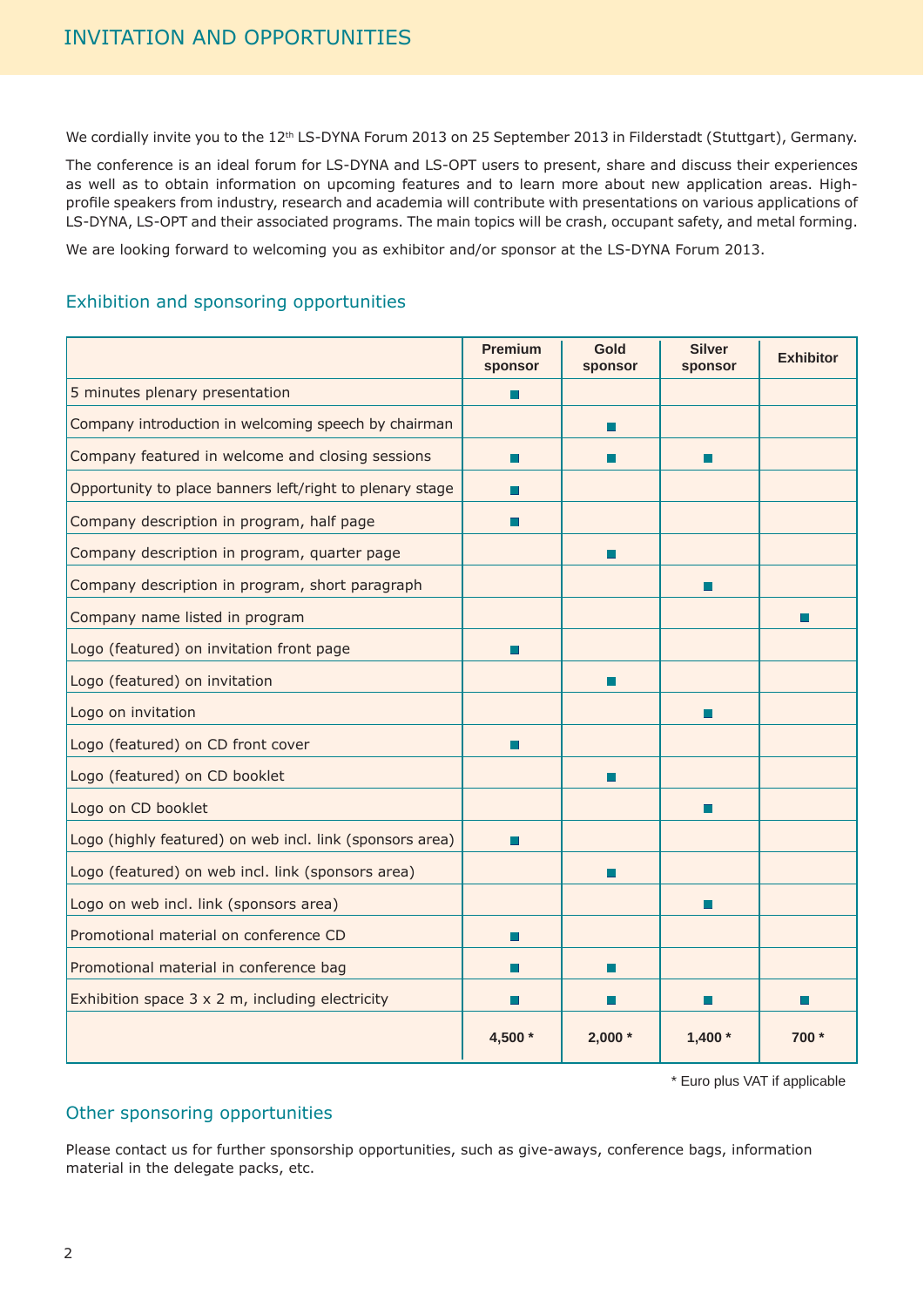# **Overview**

| $9:00 \text{ am}$ | Welcome and introduction                                               |
|-------------------|------------------------------------------------------------------------|
| $9:10 \text{ am}$ | Sponsor-Presentation                                                   |
| $9:15$ am         | Recent developments<br>in I S-DYNA - T                                 |
| $9:45$ am         | Selected user presentations<br>from industry, research<br>and academia |
|                   |                                                                        |
|                   | $12:30$ am Lunch break                                                 |
| $2:00$ pm         | Selected user presentations<br>from industry, research<br>and academia |
| $4:45$ pm         | Recent developments<br>in I S-DYNA - II                                |

Hardware and software exhibition

Hardware and software exhibition

#### Conference venue

FILharmonie Filderstadt (near Stuttgart) Tübinger Straße 40 D-70794 Filderstadt Tel. +49 (0) 7 11 - 7 09 76 - 0 www.filharmonie-filderstadt.de

# Travel information

The venue FILharmonie can be reached easily via the A8 Stuttgart-München (B27 direction Reutlingen/Tübingen, Exit: Filderstadt-West/Plattenhardt/FILharmonie). From Stuttgart main station you can take the S-Bahn S2 to Filderstadt (final stop). From there bus number 37 will take you directly to FILharmonie.

# Hotel accommodation

www.filharmonie-filderstadt.de/veranstalter-service/ vertragshotels/

#### Participation fees

Free of charge.

#### Conference language

German

#### About DYNAmore

DYNAmore GmbH Gesellschaft für FEM Ingenieurdienstleistungen

DYNAmore is dedicated to support engineers to solve non-linear mechanical problems numerically. Our tools to model and solve these problems are the finite-element software LS-DYNA as solver and LS-OPT for optimization.

We sell, teach, support, and co-develop the software LS-DYNA and LS-OPT. In addition we provide engineering services for numerical analysis and integrate simulation software in your CAE environment. The majority of our customers are from the automotive and aerospace industry.

DYNAmore GmbH Industriestr. 2 D-70565 Stuttgart, Germany Tel. +49 (0)711 - 459600 - 0 Fax +49 (0)711 - 459600 - 29 E-Mail: info@dynamore.de www.dynamore.de

# Disclaimer

Neither DYNAmore GmbH, Werbos GbR or FILharmonie Filderstadt can be held liable for loss or damage of exhibition material before, during or after the event. We recommend all exhibitors to take out corresponding insurance. The exhibition will be guarded during the night hours.

# Event organization

Werbos GbR Osterham 23 83233 Bernau, Germany Tel. +49 (0) 80 51 - 96 74 - 322 Fax +49 (0) 80 51 - 96 74 - 337 E-Mail: info@werbos.de Web www.werbos.de

#### Registration and contact

DYNAmore GmbH Industriestr. 2 70565 Stuttgart, Germany Tel. +49 (0) 7 11 - 45 96 00 - 0 Fax +49 (0) 7 11 - 45 96 00 - 29 E-Mail: forum@dynamore.de www.dynamore.de/forum13

Please use the registration form or register online at www.dynamore.de/forum13 (available spring 2013).